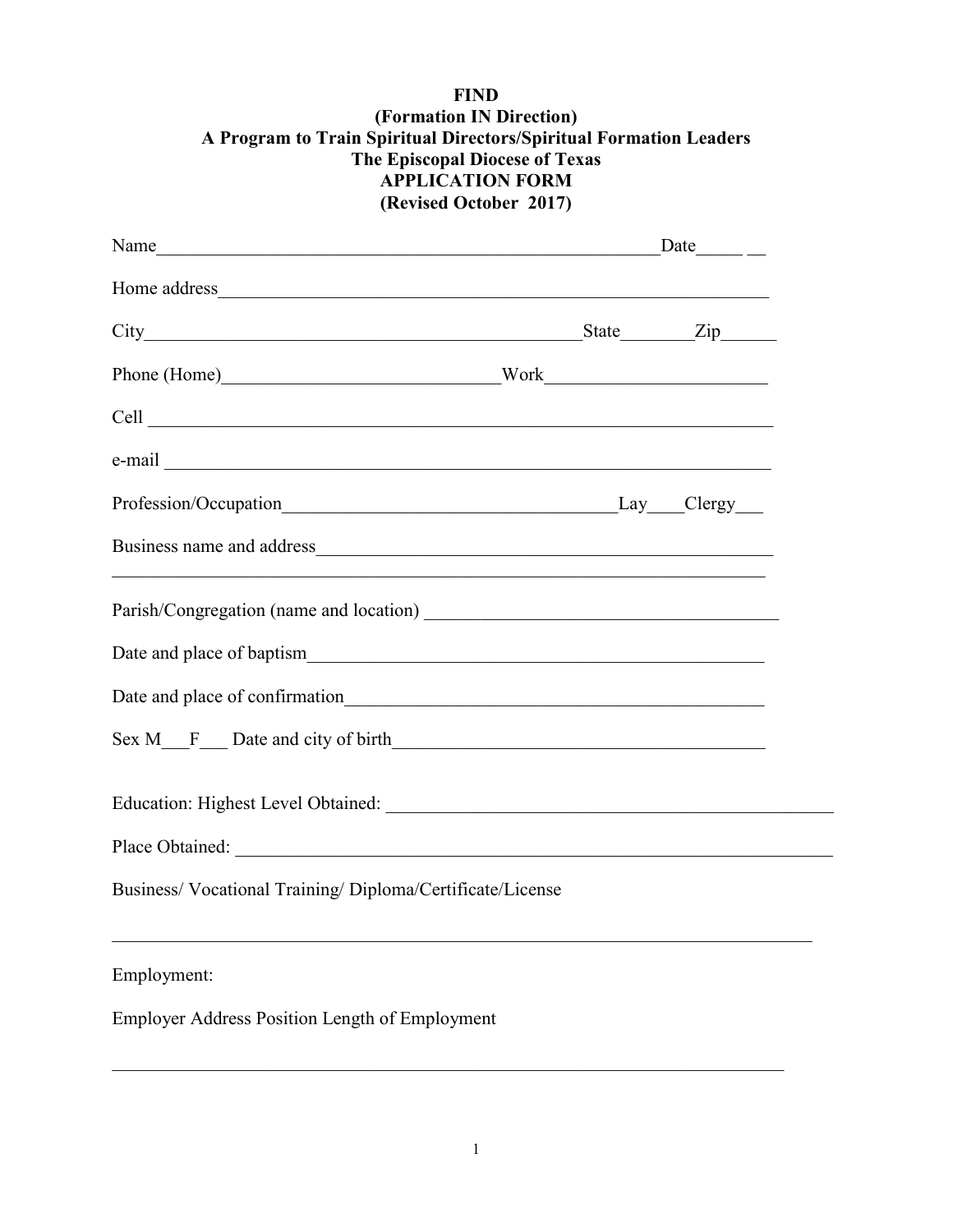Organizations with which you are currently/or have recently been involved that might complement or hinder your experiences with FIND:

 $\_$  , and the set of the set of the set of the set of the set of the set of the set of the set of the set of the set of the set of the set of the set of the set of the set of the set of the set of the set of the set of th

What are some of your leisure activities?\_\_\_\_\_\_\_\_\_\_\_\_\_\_\_\_\_\_\_\_\_\_\_\_\_\_\_\_\_\_\_\_\_\_\_\_\_

Do you pray regularly? Briefly describe your principal method of prayer.

Do you have a spiritual director? (Note: If you are under direction, or have been under direction, please send a letter of recommendation from your most recent director.)

How often do you see your director?\_\_\_\_\_\_\_\_\_\_\_\_\_\_\_\_\_\_\_\_\_\_\_\_\_\_\_\_\_\_\_\_\_\_\_\_\_\_\_\_\_

What has been your experience of spiritual direction?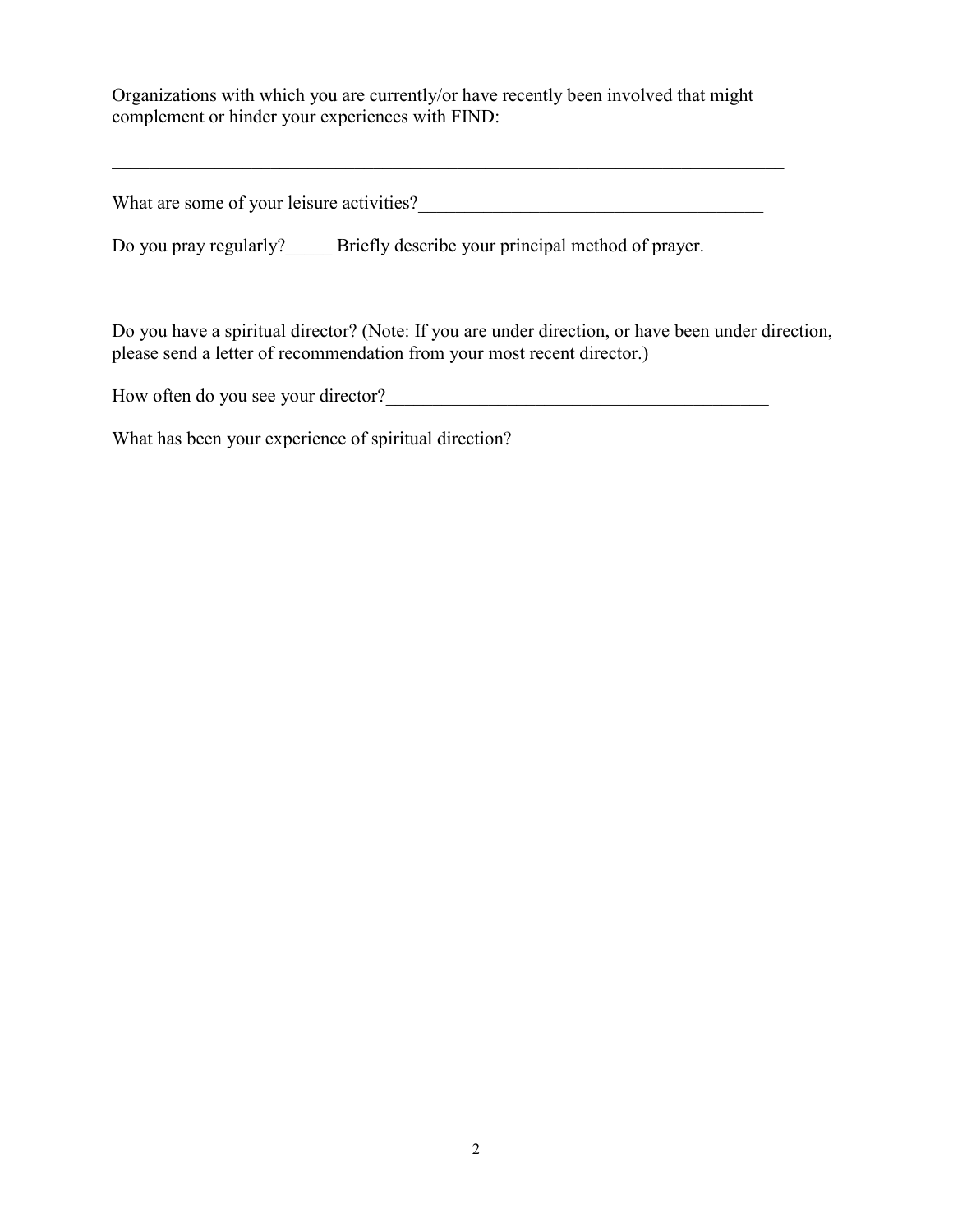#### Personal Sketch

Briefly summarize your strengths, skills, and competencies that you believe you would bring to ministry in either spiritual direction or spiritual formation. What do you see as your greatest obstacle to your work in that ministry? Why do you want to serve in that ministry? What do you hope to gain from your studies in FIND? (Use the back of this page or a separate sheet if needed to answer these questions.)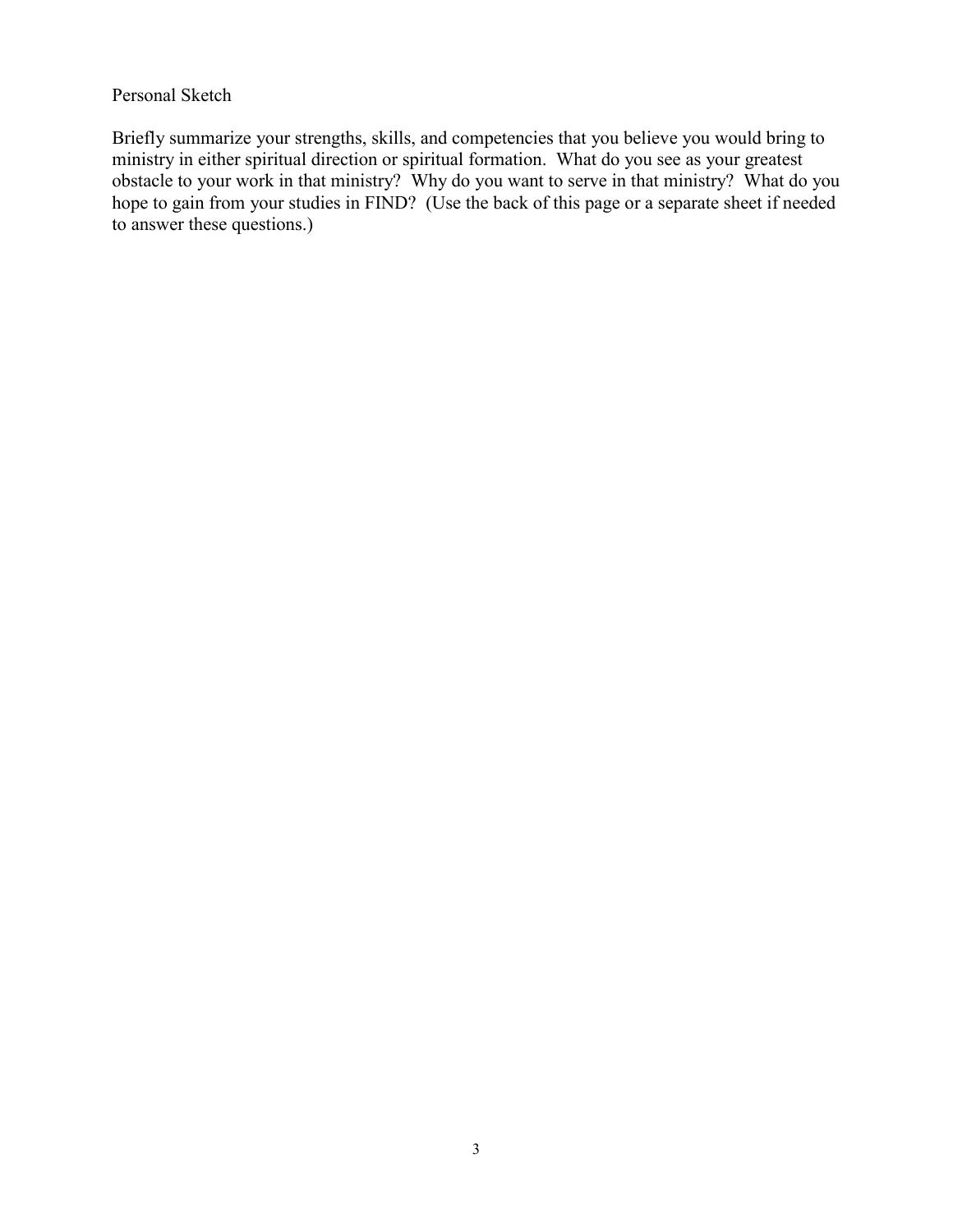#### References

Please list names, addresses and phone numbers below. You are responsible for seeing that each person named receives the appropriate evaluation form and returns it in a timely fashion. Please understand that the evaluations are entirely confidential. Only persons involved in making admission decisions will be permitted to see them. You will not have access to these evaluations.

1. Your primary priest or pastor (clergy applicants should obtain a letter from another member of the clergy who is familiar with their ministry.):

 $\mathcal{L}_\text{G}$  , and the contribution of the contribution of the contribution of the contribution of the contribution of the contribution of the contribution of the contribution of the contribution of the contribution of t

2. Your spiritual director (If no director at present, list your most recent director. If no experience with a director, name as a second reference a member of your immediate faith community who knows you well.):

 $\overline{\phantom{a}}$  $\mathcal{L}_\text{max} = \mathcal{L}_\text{max} = \mathcal{L}_\text{max} = \mathcal{L}_\text{max} = \mathcal{L}_\text{max} = \mathcal{L}_\text{max} = \mathcal{L}_\text{max} = \mathcal{L}_\text{max} = \mathcal{L}_\text{max} = \mathcal{L}_\text{max} = \mathcal{L}_\text{max} = \mathcal{L}_\text{max} = \mathcal{L}_\text{max} = \mathcal{L}_\text{max} = \mathcal{L}_\text{max} = \mathcal{L}_\text{max} = \mathcal{L}_\text{max} = \mathcal{L}_\text{max} = \mathcal{$ 

3. A member of your immediate faith community who is familiar with your relationship to that community:

4. If you are currently in therapy or have been recently, you must provide a written statement from your therapist that he/she is willing to see you enter this program.

 $\mathcal{L}_\mathcal{L} = \mathcal{L}_\mathcal{L} = \mathcal{L}_\mathcal{L} = \mathcal{L}_\mathcal{L} = \mathcal{L}_\mathcal{L} = \mathcal{L}_\mathcal{L} = \mathcal{L}_\mathcal{L} = \mathcal{L}_\mathcal{L} = \mathcal{L}_\mathcal{L} = \mathcal{L}_\mathcal{L} = \mathcal{L}_\mathcal{L} = \mathcal{L}_\mathcal{L} = \mathcal{L}_\mathcal{L} = \mathcal{L}_\mathcal{L} = \mathcal{L}_\mathcal{L} = \mathcal{L}_\mathcal{L} = \mathcal{L}_\mathcal{L}$ 

All application materials including letters of recommendation must be returned no later than June30 to:

Kathleen Phillips, Director Formation IN Direction 6434 Hurta Lane Bryan, TX 77808 Telephone: (979) 324-4302 E-mail: finddirectr@yahoo.com

Your admission application should be accompanied by a \$50, non-refundable application fee. If you have any questions, please do not hesitate to call.

MAKE CHECKS PAYABLE TO THE DIOCESE OF TEXAS.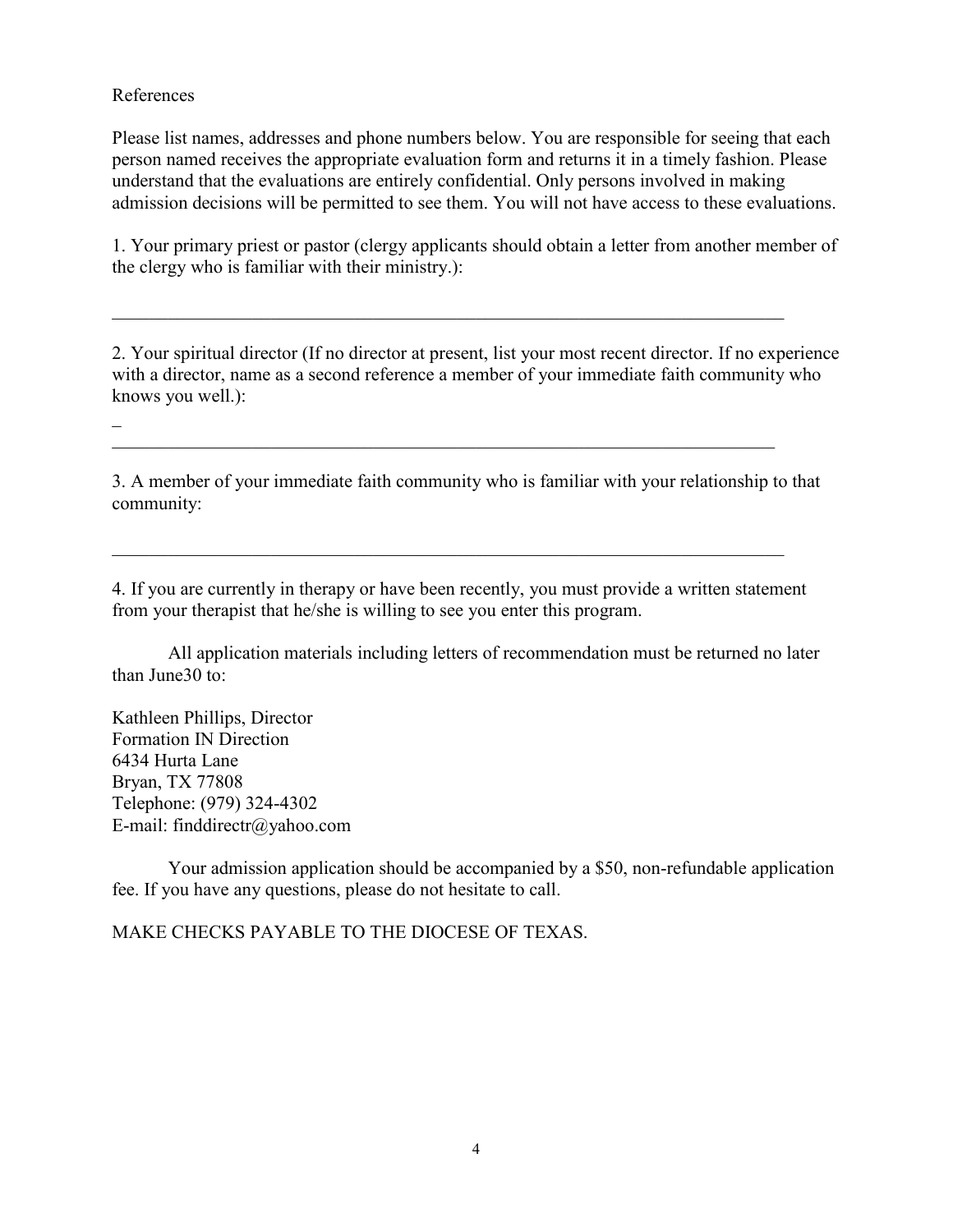## **Recommendation from Primary Priest or Pastor (or other member of the clergy in the case of a clergy applicant)**

| Name of applicant                                                                                                                                                                               | Date      |  |  |
|-------------------------------------------------------------------------------------------------------------------------------------------------------------------------------------------------|-----------|--|--|
| How long and in what capacity have you known the applicant?                                                                                                                                     |           |  |  |
| What do you consider to be the applicant's personal strengths that best qualify him or her as a<br>spiritual director?                                                                          |           |  |  |
| What do you consider to be the applicant's greatest weakness that might prevent him/her from<br>being a successful director?                                                                    |           |  |  |
| <b>Additional Comments:</b>                                                                                                                                                                     |           |  |  |
| Once the applicant has completed this program, would you be willing to have him/her carry out<br>direction within your faith community?                                                         |           |  |  |
| If possible, we encourage support, both spiritual and financial, from the applicant's faith<br>community. Would you be willing and able to do this?                                             |           |  |  |
|                                                                                                                                                                                                 |           |  |  |
|                                                                                                                                                                                                 | City City |  |  |
|                                                                                                                                                                                                 |           |  |  |
|                                                                                                                                                                                                 |           |  |  |
| Please return this form to:<br>Kathleen Phillips, Director<br><b>Formation IN Direction</b><br>6434 Hurta Lane<br>Bryan, TX 77808<br>Telephone: (979) 324-4302<br>E-mail: finddirectr@yahoo.com |           |  |  |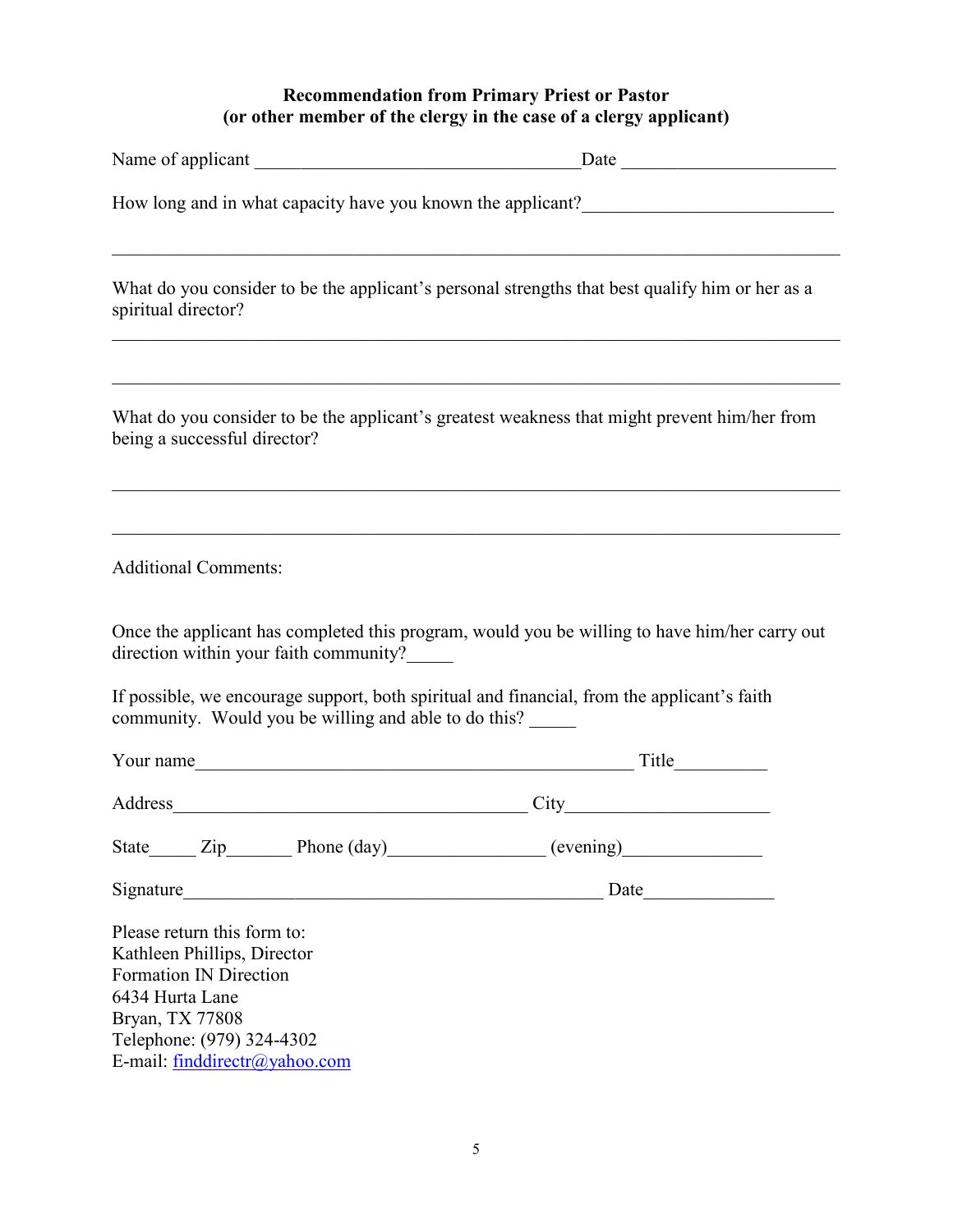### **Recommendation from Spiritual Director or Faith Community Representative**

| Name of Applicant<br><u>Name of Applicant</u>                                                                                                                                                   |              | Date                                                                                                                                                                                                                                |  |  |
|-------------------------------------------------------------------------------------------------------------------------------------------------------------------------------------------------|--------------|-------------------------------------------------------------------------------------------------------------------------------------------------------------------------------------------------------------------------------------|--|--|
| How long and in what capacity have you known the applicant ______________________                                                                                                               |              |                                                                                                                                                                                                                                     |  |  |
| What do you consider to be the applicant's personal strengths that best qualify him/her as a<br>spiritual director?                                                                             |              |                                                                                                                                                                                                                                     |  |  |
| What do you consider to be the applicant's greatest weakness that might prevent him/her from<br>being a successful director?                                                                    |              |                                                                                                                                                                                                                                     |  |  |
| <b>Additional Comments:</b>                                                                                                                                                                     |              |                                                                                                                                                                                                                                     |  |  |
| Once the applicant has completed this program, would you be willing to see him/her carry out<br>spiritual direction within your faith community?                                                |              |                                                                                                                                                                                                                                     |  |  |
| Your name                                                                                                                                                                                       |              | Title <b>The Community of the Community</b> of the Community of the Community of the Community of the Community of the Community of the Community of the Community of the Community of the Community of the Community of the Commun |  |  |
| Address                                                                                                                                                                                         |              |                                                                                                                                                                                                                                     |  |  |
| City                                                                                                                                                                                            | <b>State</b> | Zip                                                                                                                                                                                                                                 |  |  |
| Phone (day) (evening)                                                                                                                                                                           |              |                                                                                                                                                                                                                                     |  |  |
|                                                                                                                                                                                                 |              |                                                                                                                                                                                                                                     |  |  |
| Please return this form to:<br>Kathleen Phillips, Director<br><b>Formation IN Direction</b><br>6434 Hurta Lane<br>Bryan, TX 77808<br>Telephone: (979) 324-4302<br>E-mail: finddirectr@yahoo.com |              |                                                                                                                                                                                                                                     |  |  |